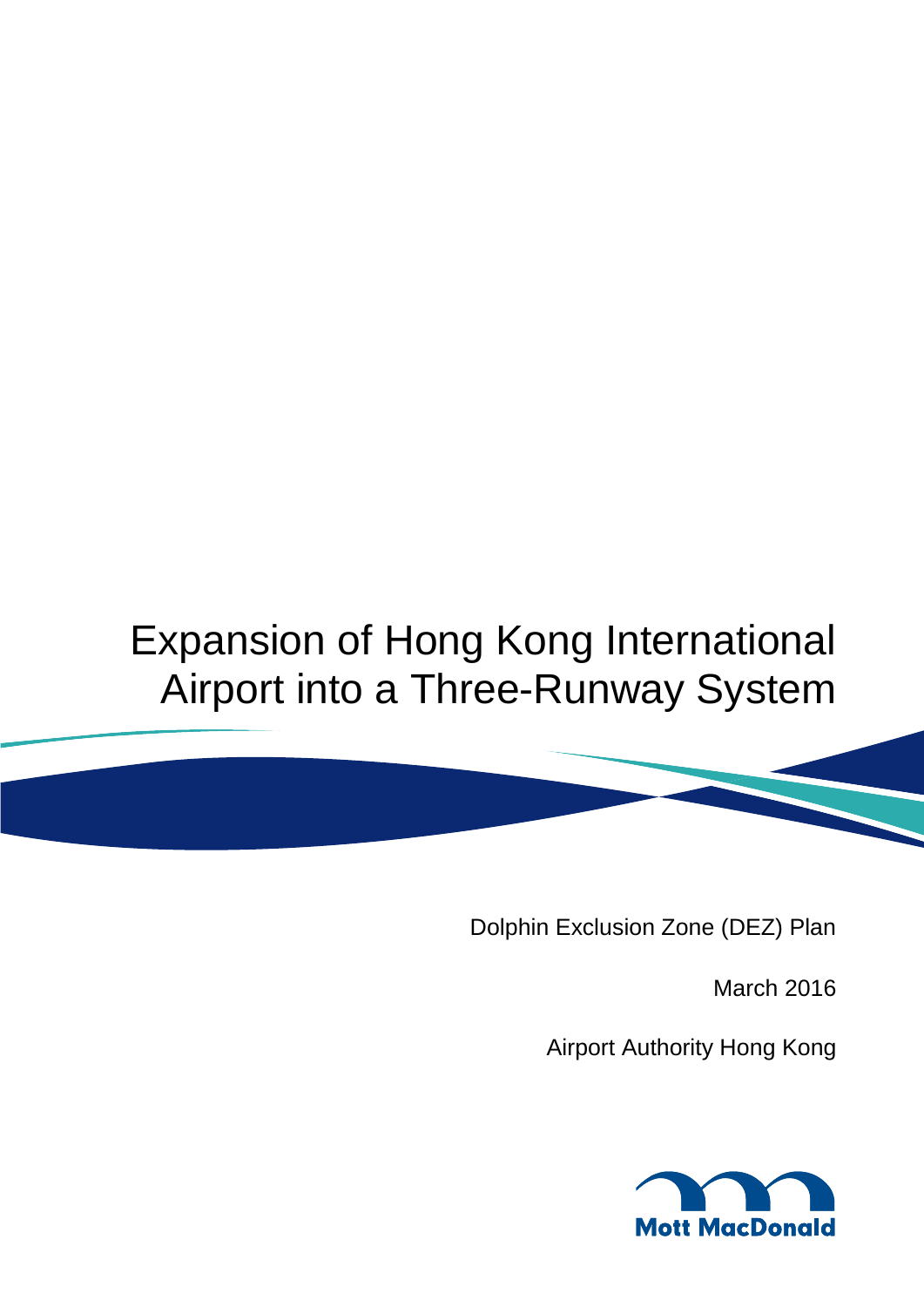### Expansion of Hong Kong International Airport into a Three-Runway System

 $\epsilon$  (DEZ) Plan Dolphin Exclusion Zone (DEZ) Plan

March 2016

Airport Authority Hong Kong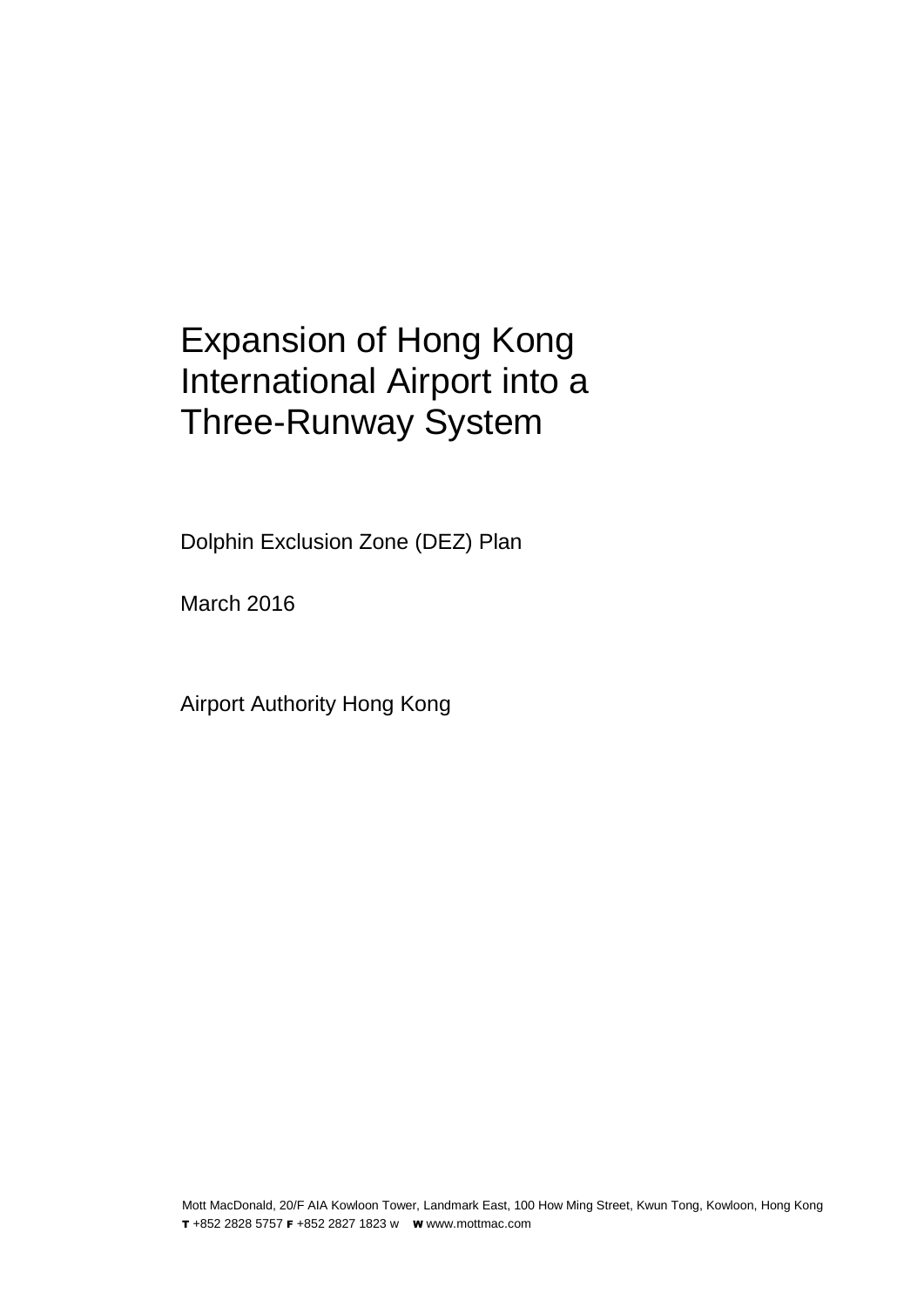**This Dolphin Exclusion Zone Plan has been reviewed and certified by** 

**the Environmental Team Leader (ETL) in accordance with** 

**Section 10.3 of the Updated Environmental Monitoring and Audit (EM&A)** 

**Manual.**

**Certified by:**  $\frac{1}{2}$ Terence Kong Environmental Team Leader (ETL) Mott MacDonald Hong Kong Limited Date 30 March 2016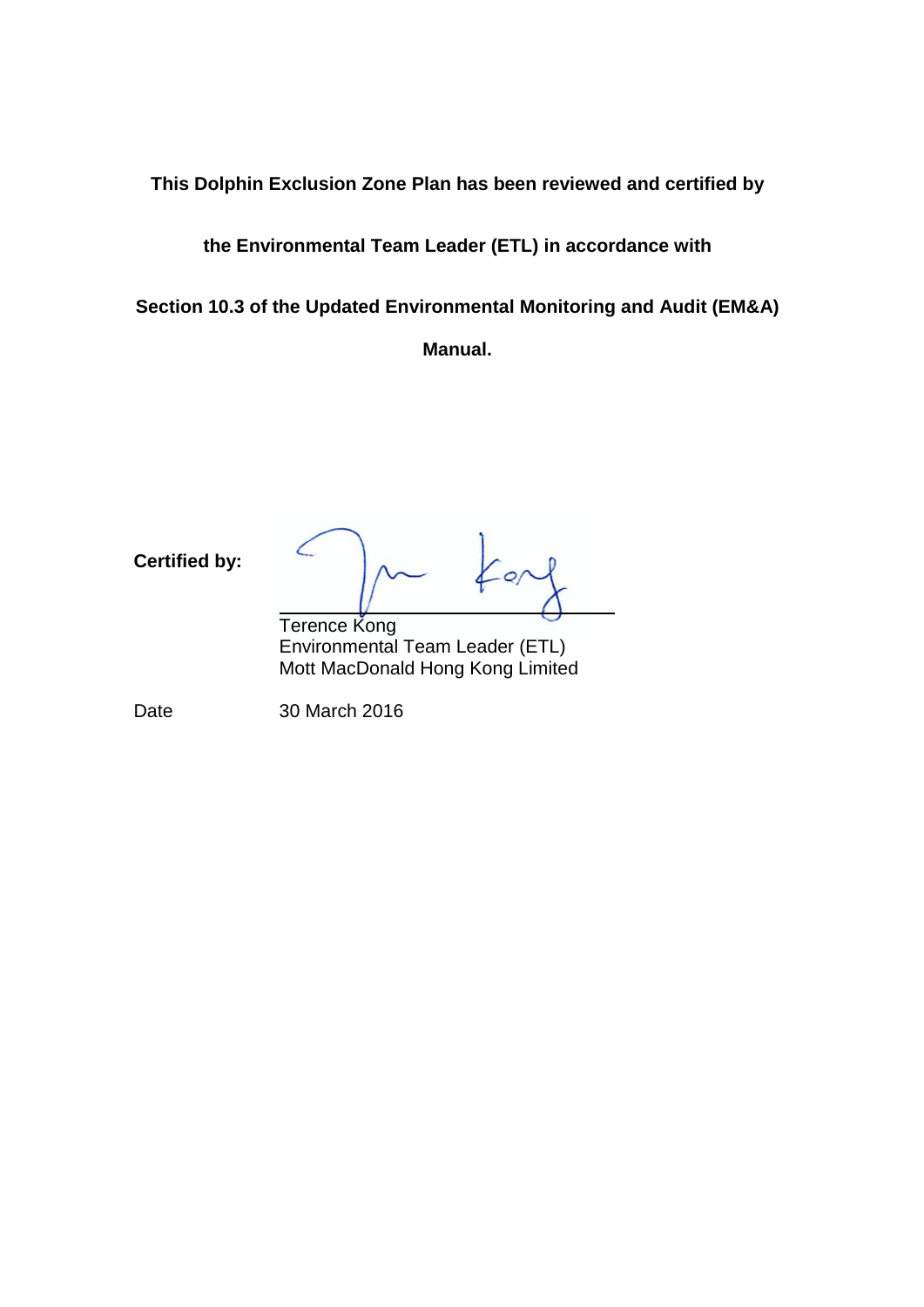

AECOM 8/F, Grand Central Plaza, Tower 2, +852 2317 7609 fax 138 Shatin Rural Committee Road, Shatin, Hong Kong 香港新界沙田鄉事會路 138 號新城 市中央廣場第 2 座 8 樓 www.aecom.com

+852 3922 9000 tel

Our Ref : 60440482/C/JCHL16033101

By Email

Airport Authority Hong Kong HKIA Tower, 1 Sky Plaza Road Hong Kong International Airport Lantau, Hong Kong

Attn: Mr. Lawrence TSUI, Senior Manager

31 March 2016

Dear Sir,

#### **Contract No. 3102 3RS Independent Environmental Checker Consultancy Services**

#### **Dolphin Exclusion Zone Plan**

Reference is made to the Environmental Team's submission of Dolphin Exclusion Zone Plan under Section 10.3 of the Updated Environmental Monitoring & Audit (EM&A) Manual certified by the ET Leader on 30 March 2016.

We would like to inform you that we have no adverse comment on the captioned submission. Therefore we write to verify the captioned submission in accordance with the requirement stipulated in Condition 1.9 of EP-489/2014.

Should you have any query, please feel free to contact our Isabella Yeung at 3922 9348 or the undersigned at 3922 9376.

Yours faithfully, AECOM Asia Co. Ltd.

Llul

Jackel Law Independent Environmental Checker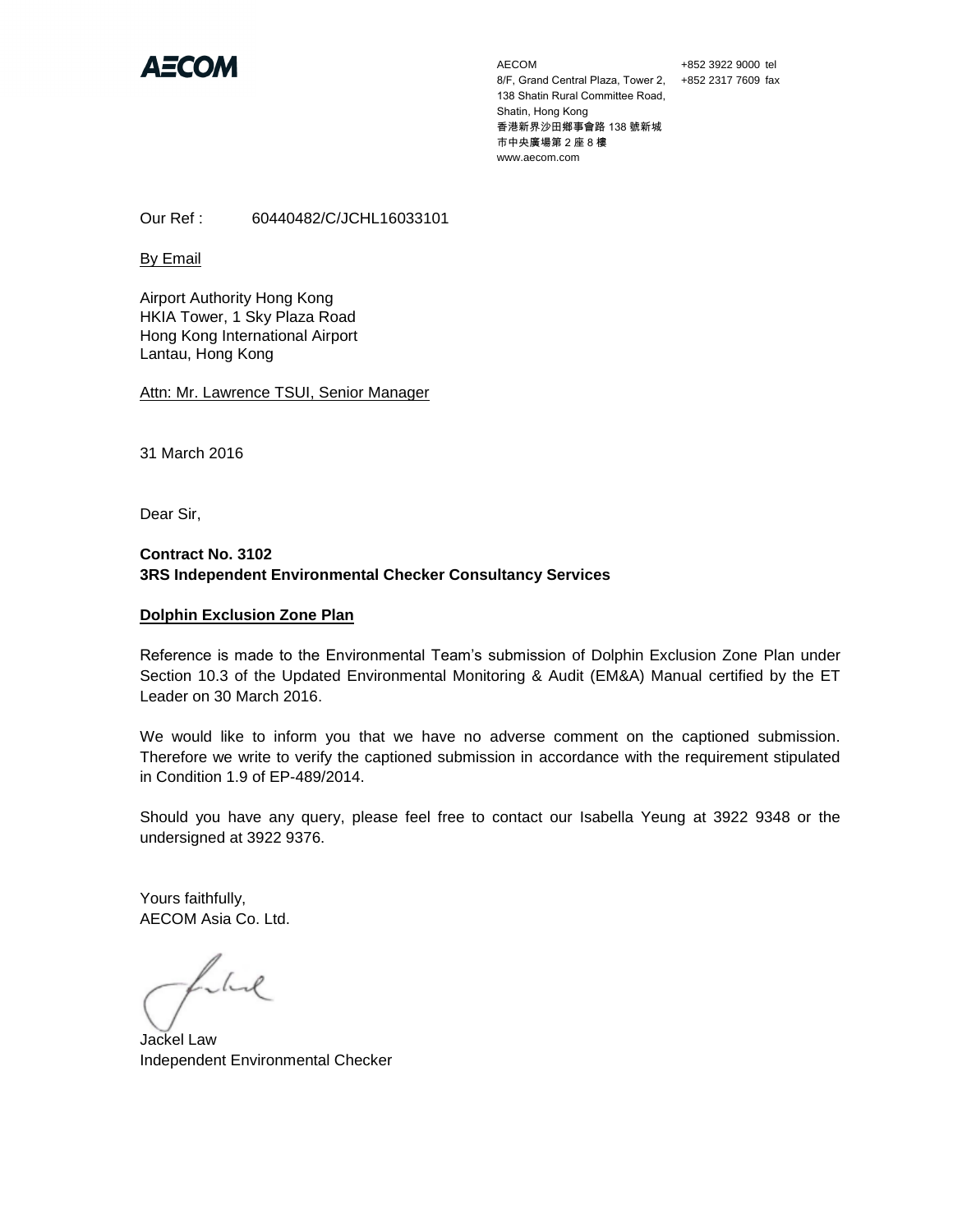

### **Contents**

#### Chapter Title **Page**

| $\mathbf{1}$   | Introduction                                           |   |
|----------------|--------------------------------------------------------|---|
| 1.1            |                                                        |   |
| 1.2            |                                                        |   |
| 1.3            |                                                        |   |
| 2              | Dolphin Exclusion Zone (DEZ) Monitoring                | 3 |
| 2.1            |                                                        | 3 |
| 2.2            |                                                        |   |
| 2.3            |                                                        |   |
| 2.4            |                                                        |   |
| 2.5            |                                                        |   |
| 2.6            |                                                        |   |
| 2.7            |                                                        | 7 |
| 2.8            |                                                        |   |
| <b>Figures</b> |                                                        |   |
| Figure 1       | Indicative Dolphin Exclusion Zone (For Reference Only) |   |

### Appendices

| Appendix A | Monitoring Log Record Sheet   |
|------------|-------------------------------|
| Appendix B | Dolphin Sighting Record Sheet |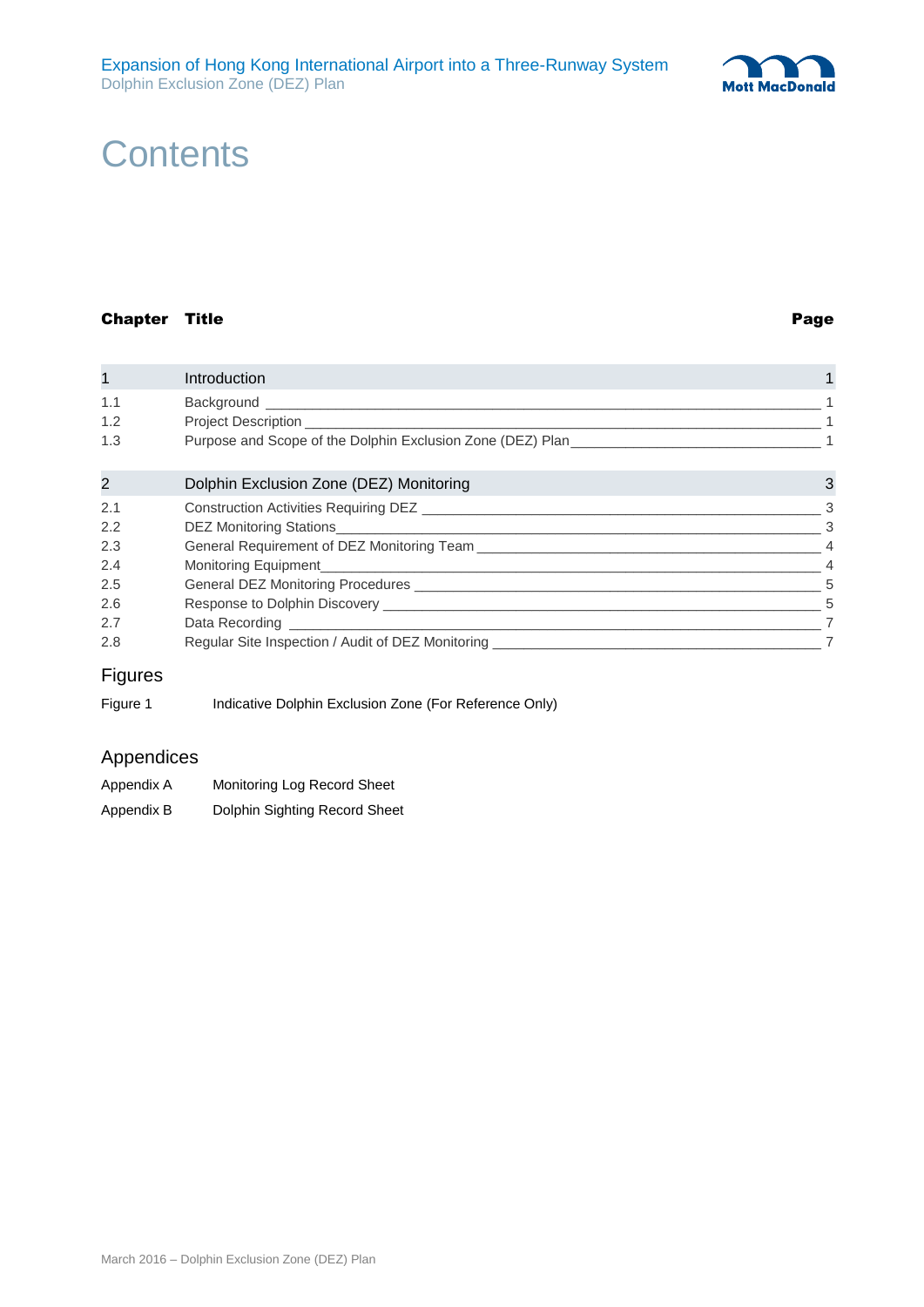

## <span id="page-5-0"></span>1 Introduction

#### <span id="page-5-1"></span>1.1 Background

Under the Environmental Impact Assessment Ordinance, the Environmental Impact Assessment (EIA) Report and the Environmental Monitoring and Audit (EM&A) Manual (Register No.: AEIAR-185/2014) prepared for the "Expansion of Hong Kong International Airport into a Three-Runway System" (the project) have been approved by the Environmental Protection Department (EPD), and an Environmental Permit (EP) (Permit No.: EP-489/2014) has been issued for the project. Pursuant to Condition 2.31 (viii) of the Environmental Permit (EP), the Airport Authority Hong Kong (AAHK) should establish a 24-hour dolphin exclusion zone with a 250m radius from the boundary of marine works.

Mott MacDonald Hong Kong Limited (MMHK) was appointed by AAHK to provide environmental consultancy services to establish a Dolphin Exclusion Zone (DEZ) Plan to be implemented for marine works during the construction phase of the project.

#### <span id="page-5-2"></span>1.2 Project Description

The project is proposed to be located on a new land formation immediately north of HKIA in North Lantau, covering a permanent footprint of approximately 650 ha. As stated in the approved EIA, the project primarily comprises:

- New third runway with associated taxiways, aprons and aircraft stands;
- New passenger concourse building;
- Expansion of the existing Terminal 2 (T2) building; and
- <span id="page-5-3"></span>Related airside and landside works, and associated ancillary and supporting facilities.

#### 1.3 Purpose and Scope of the Dolphin Exclusion Zone (DEZ) Plan

According to the EIA of the 3RS project, the impact significances of acoustic disturbance from daytime and night-time reclamation related construction works have been evaluated as "Low-Moderate" and "Moderate" respectively. DEZ, which has been adopted in Hong Kong in other previous projects involving noisy marine works, is proposed as a precautionary and mitigation measure respectively for acoustic disturbance impacts of daytime and night-time marine construction works.

Noisy marine construction activities might cause behavioural disturbance (e.g., disturbance to communication and echolocation) or even physical harm to cetaceans. This DEZ plan should identify the actual marine construction activities that require the implementation of DEZ based on an objective assessment of noise levels and noise intensities from different marine construction activities. However, detailed designs of the construction works are unavailable at the time of preparing this DEZ Plan.

This DEZ Plan is prepared as a precautionary and mitigation measure for Chinese White Dolphin and in accordance with Environmental Permit (No. EP-489/2014) Condition 3.1 (v) requirement and the Updated EM&A Manual for the 3RS Project to provide detailed implementation of dolphin exclusion zone. The DEZ Plan shall be submitted to the EPD for approval at least 1 month prior to commencement of construction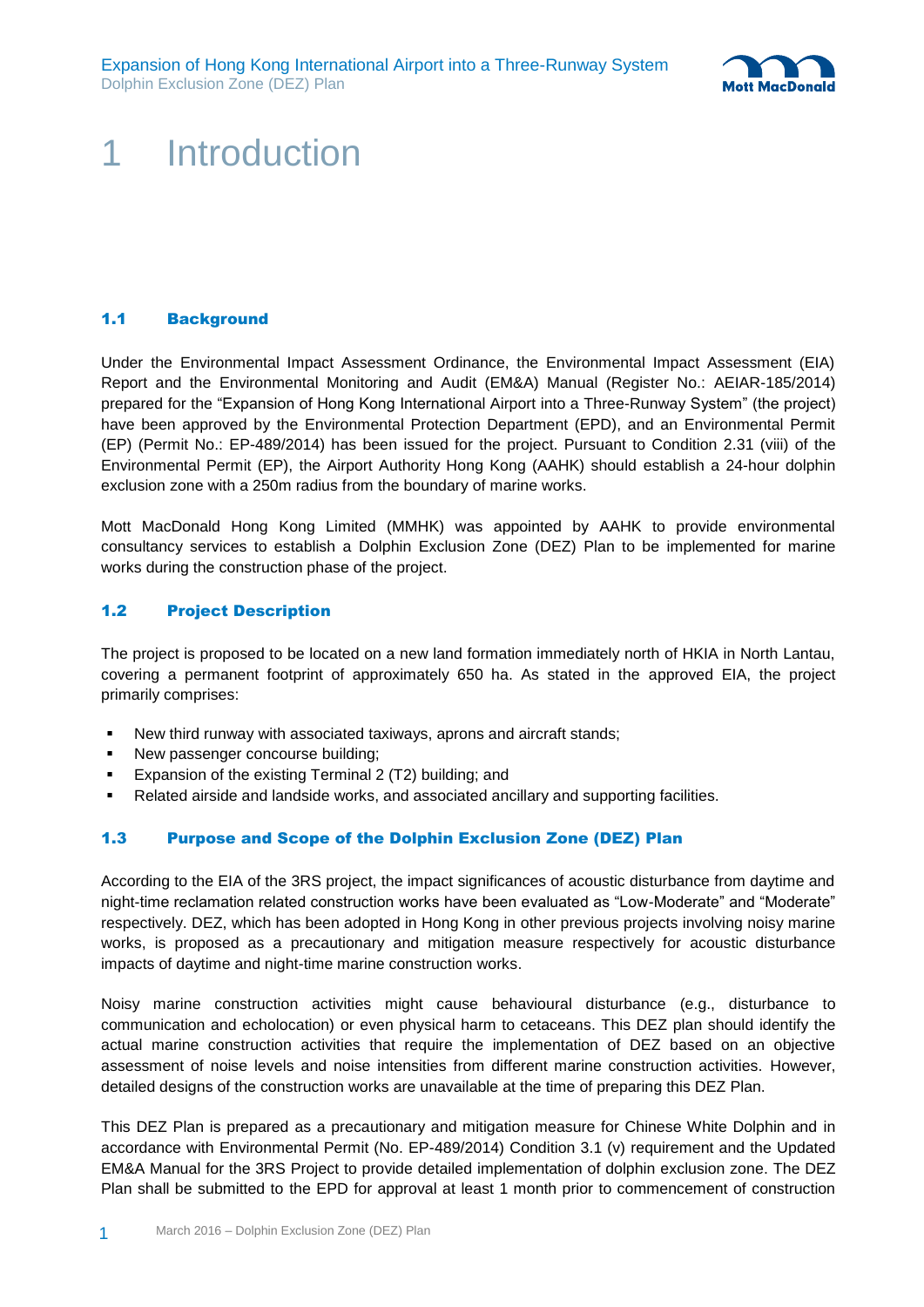

activities requiring DEZ. Given the scale and complexity of the project and the fact that a number of key project components are still subject to detailed designs and employment of Contractors before implementation, this DEZ Plan provides the general specifications and requirements for the implementation of DEZ monitoring which shall be adopted by all relevant Contractors under the 3RS Project. Each Contractor has to prepare a method statement on how to implement DEZ Plan according to the specifications and requirements of this Plan with detail arrangement and setting of the dolphin observation platform for certification by the Environmental Team (ET) Leader of the 3RS Project and verification by the Independent Environmental Checker (IEC) of the 3RS Project prior to commencement of the marine works that require DEZ.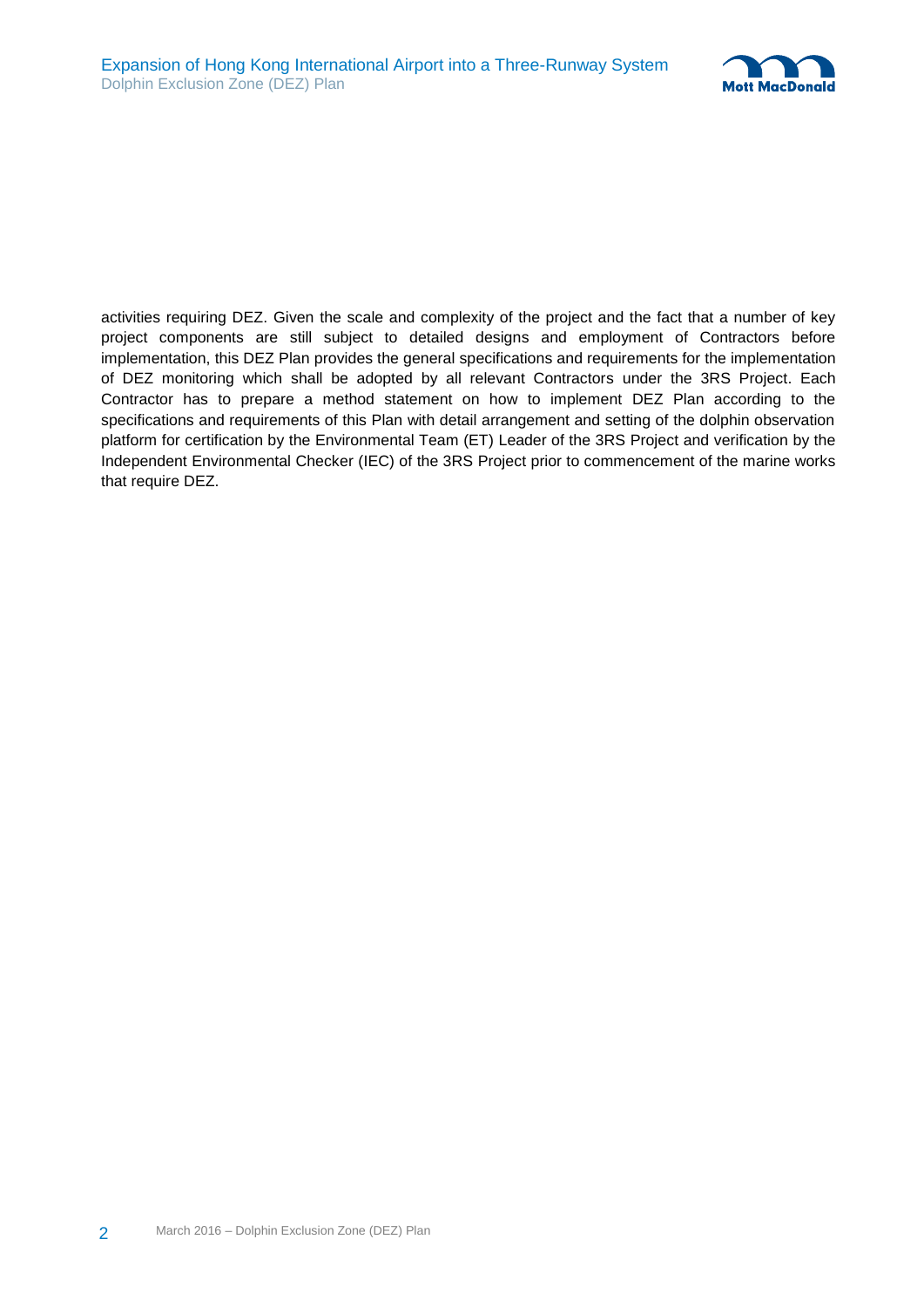

### <span id="page-7-0"></span>2 Dolphin Exclusion Zone (DEZ) **Monitoring**

#### <span id="page-7-1"></span>2.1 Construction Activities Requiring DEZ

According to the EIA report and the Updated EM&A Manual of the 3RS Project, marine construction works activities expected to be noisy require the implementation of DEZ for mitigation of noise impact on dolphins and these activities include:

- Ground improvement works (e.g. DCM);
- Water jetting works for submarine cables diversion;
- Open trench dredging at the field joint locations;
- Seawall construction; and
- **Bored pilling for approach lights and marker beacons.**

If the design team or construction contractor is able to demonstrate that certain equipment / marine works activity is not noisy or generates only low noise disturbance (e.g. in a noise assessment done during an equipment trial before full scale works), the consultant / contractor may then seek confirmation that DEZs for that particular equipment / marine works activity are not required (subject to review and approval by AAHK, the ET, the IEC, the EPD and AFCD).

A DEZ with 250 m distance from the boundary of the works area shall be established during all periods of each of these marine construction activities. An indicative DEZ is provided in **Figure 1** for reference. The DEZ serves as a short-term approach to provide appropriate and immediate action should dolphin be sighted within the DEZ for construction activities requiring DEZ.

Each of the Contractors employed for the construction activities requiring the implementation of DEZ under the 3RS Project shall prepare a Method Statement for DEZ Monitoring that follows the specifications and requirements as stated in this DEZ Plan. The Contractor's Method Statement for DEZ Monitoring shall include the following information:

- The actual locations;
- Distribution of construction barges;
- Working vessels along with construction programme;
- Appointment of DEZ monitoring teams;
- Setup of DEZ monitoring stations on barges; and
- Exact location of elevated platform on the barge with unobstructed view of the DEZ.

Should Contractor(s) propose alternative approach or plan achieving similar objectives of DEZ monitoring, the proposed approach/plan shall be reviewed and approved by AAHK, ET and IEC. The Contractor's Method Statement for DEZ Monitoring shall be submitted to the ET Leader of the 3RS Project at least three weeks prior to commencement of construction activities of the Contract and subject to update and review as necessary.

#### <span id="page-7-2"></span>2.2 DEZ Monitoring Stations

DEZ monitoring stations shall be setup to cover the 250 m distance from the boundary of all construction activities that require the implementation of DEZ. Each monitoring station shall be located on a stationary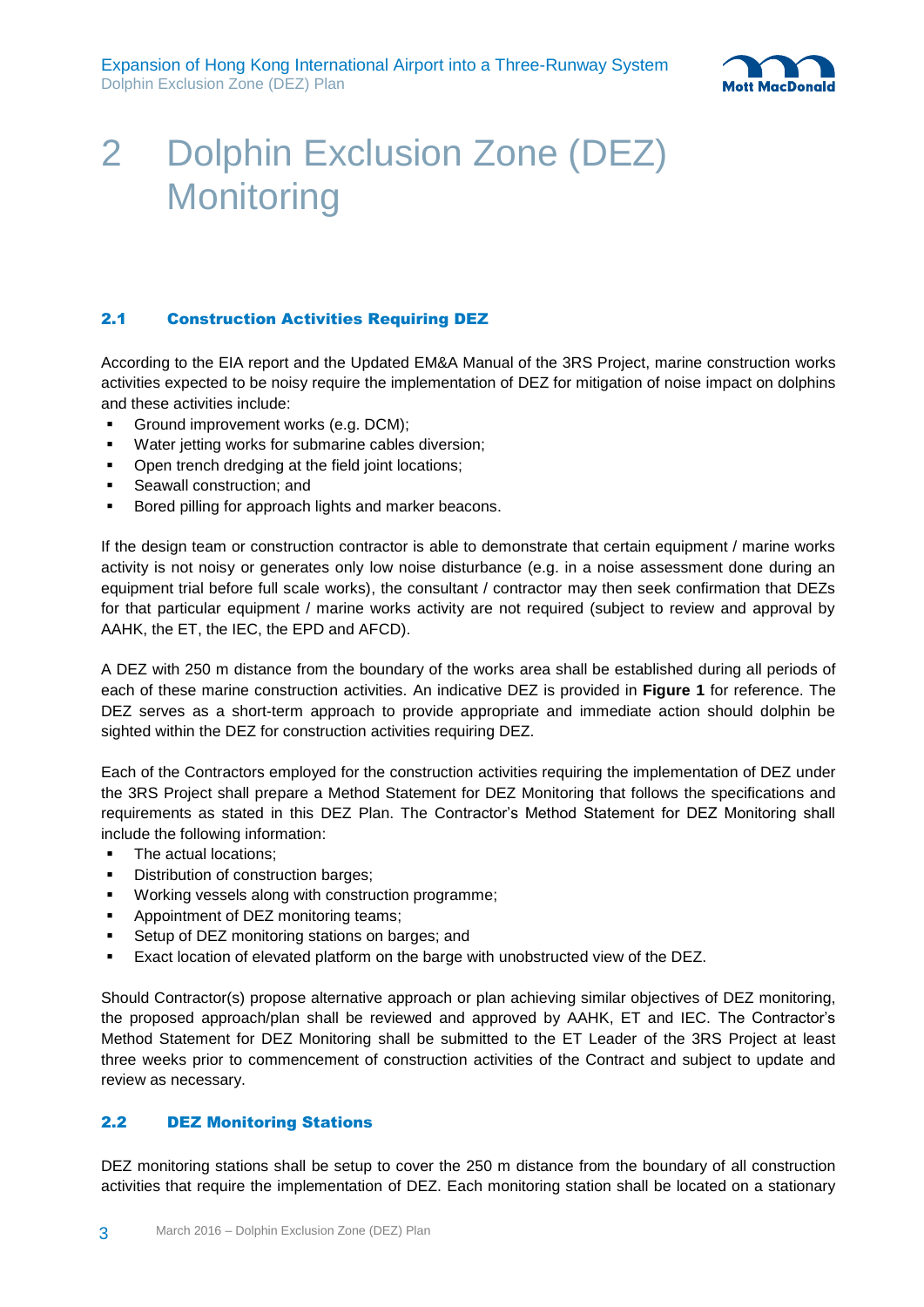

barge or vessel, depending on the type of construction activity, at a platform with an unobstructed, elevated view of the DEZ.

The barges/vessels selected for DEZ monitoring stations shall be reviewed and updated based on actual locations of the barges/vessels relative to the distribution of works that require implementation of DEZ at the site.

#### <span id="page-8-0"></span>2.3 General Requirement of DEZ Monitoring Team

A DEZ monitoring team for the implementation of DEZ shall be formed by at least two trained dolphin observers to meet the following requirements:

- 100% monitoring coverage during all periods of the construction activities aforementioned in Section 2.1 of this Plan;
- At least two shifts of DEZ monitoring team (e.g. day/night shift teams) for 24-hour DEZ monitoring;
- Maximum of 12 hours of monitoring work per dolphin observer per day; and
- At least two dolphin observers on duty to carry out the DEZ monitoring work in rotation (e.g. rotate observer every 30 minutes) in order to minimize fatigue.

The dolphin observers shall be trained by qualified dolphin specialist of ET or with certification by suitably qualified dolphin specialist to demonstrate with relevant experience. Preferably with a degree in biological sciences or equivalent, experience in observing dolphins, and basic knowledge of marine mammals in Hong Kong. The dolphin observers shall be appointed by, but independent of, the Contractor. The Contractor shall propose candidates of dolphin observers for AAHK, ET and IEC to review and approve.

The dolphin observers shall also conduct regular competence checking on the effective implementation of the DEZ by the ET.

It is of crucial importance that dolphin observer shall have the power to call-off construction activities when dolphin is identified within the DEZ.

#### <span id="page-8-1"></span>2.4 Monitoring Equipment

The DEZ shall be scanned by the dolphin observer with naked eyes and occasionally with the aid of binoculars for confirmation. During night-time monitoring, night vision devices (NVDs) shall be used when little or no lighting on sea surface is available.

Marine binoculars with built-in compass (e.g. Steiner Navigator 7X50 HD-stabilized Compass, or model with similar or more advanced specification) shall be used during day-time monitoring.

Night vision device (NVD) shall be used during night-time monitoring. The NVD is suggested to be in the form of hand-held, head-mounted or tripod-mounted units depending on the location of the DEZ monitoring station. A NVD from ATN, model PS15-CGTI Night Vision Goggles, with 3X lens, has proved practicable for night-time DEZ monitoring undertaken during the Deep Cement Mixing field trial. Therefore, the same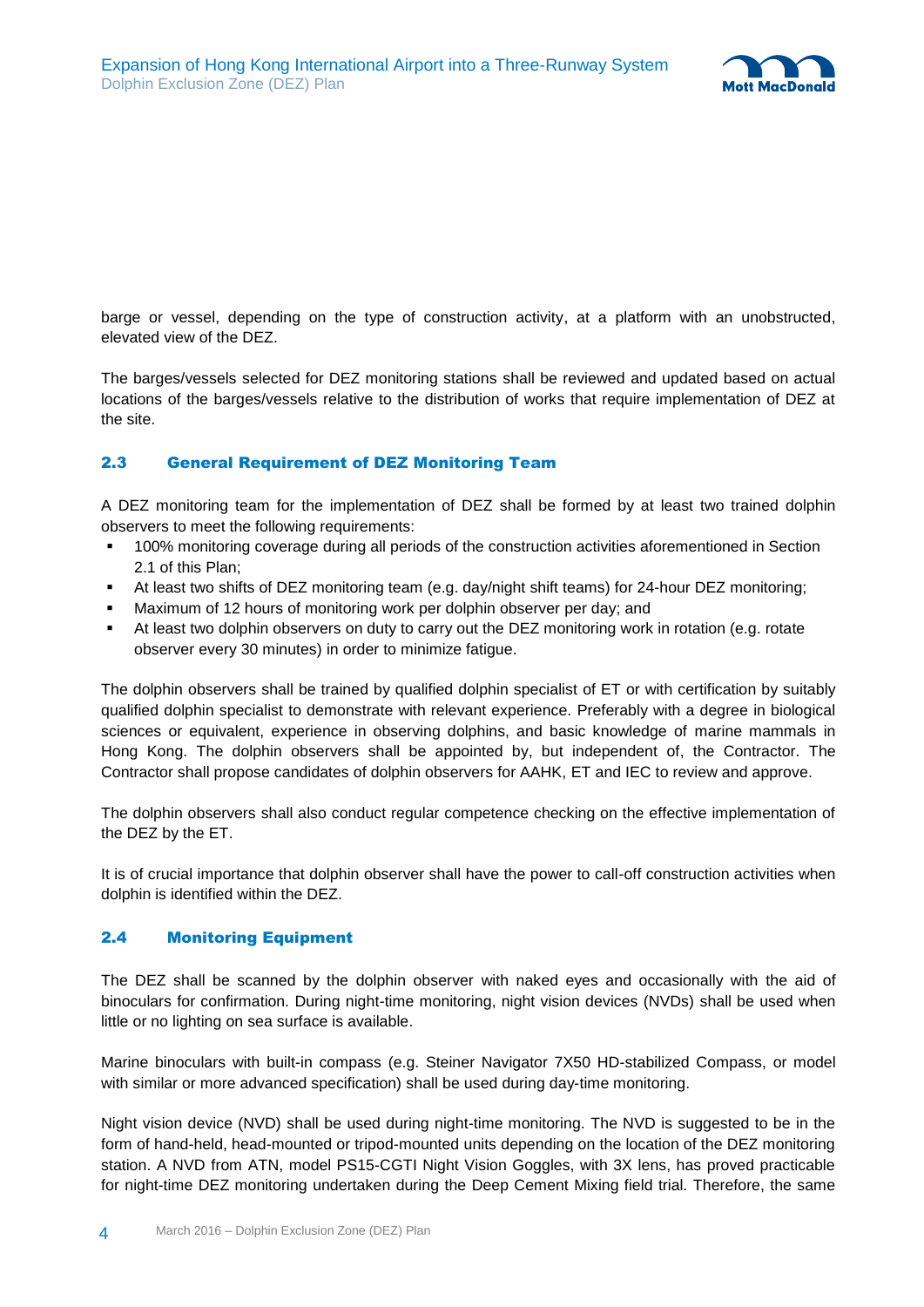

model or NVDs with similar or more advanced specification and performance shall be selected for nighttime DEZ monitoring based on availability in the market. All selected NVDs shall be tested before actual use for night-time DEZ monitoring. The tests shall be conducted by experienced dolphin-monitoring researchers, preferably at a site or sites where dolphins occur with regularity, and can be tracked by theodolite in the late afternoon hours, so that visual day-time tracking can be "handed off" to night-time NVD sighting as darkness descends. All the tests shall be witnessed and verified by AAHK, ET and IEC. Only after such dedicated testing has provided confidence that the NVD technique allows for reliable detection of dolphin at night shall the use of NVD be adopted. The feasibility of using Passive Acoustic Monitoring (PAM) involving the use of hydrophones or automated cetacean detectors with real-time data capability will be explored for the Dolphin Exclusion Zone monitoring in case the NVD is found to be ineffective for night-time CWD detection.

#### <span id="page-9-0"></span>2.5 General DEZ Monitoring Procedures

Prior to the commencement of construction activity, the DEZ shall be scanned thoroughly by dolphin observer for any presence of dolphin for an initial period of 30 minutes. Construction activity shall only be commenced after the dolphin observer has confirmed that the DEZ is clear of dolphin for the initial period of 30 minutes. The dolphin observer shall then inform the construction superintendent through mobile phone or handheld transceivers to certify the commencement of construction activity. The DEZ monitoring shall continue throughout the period for all active construction activities requiring implementation of DEZ.

When dolphin is detected by the dolphin observer within the DEZ, the dolphin observer shall inform the construction superintendent immediately through mobile phone or handheld transceivers to cease construction activity within the DEZ. Construction activity shall not be re-commenced until the dolphin observer confirms that the DEZ is continuously clear of dolphin for a period of 30 minutes. The dolphin observer shall then inform the construction superintendent through mobile phone or handheld transceivers to certify the re-commencement of construction activity.

As there could be a number of Contractors working at the same time for the project, a full contact list of DEZ monitoring team representatives and all construction superintendents at the site as well as representatives of ET, IEC and AAHK shall be prepared, updated regularly and circulated to all parties involved in the DEZ monitoring. With a full contact list, the dolphin observers shall be able to find out the contacts of corresponding person in case of dolphin sighting within and near the DEZ or emergent occurrence of any unpredictable impact on dolphin.

#### <span id="page-9-1"></span>2.6 Response to Dolphin Discovery

Prior to the commencement of construction activity, if dolphin is observed in the DEZ within the 30-minute period of initial scanning, the dolphin observers shall immediately inform the construction superintendent or relevant person through mobile phone or handheld transceivers to delay the commencement of construction activity within the DEZ until the dolphin left and the DEZ is continuously clear of dolphin for a period of 30 minutes.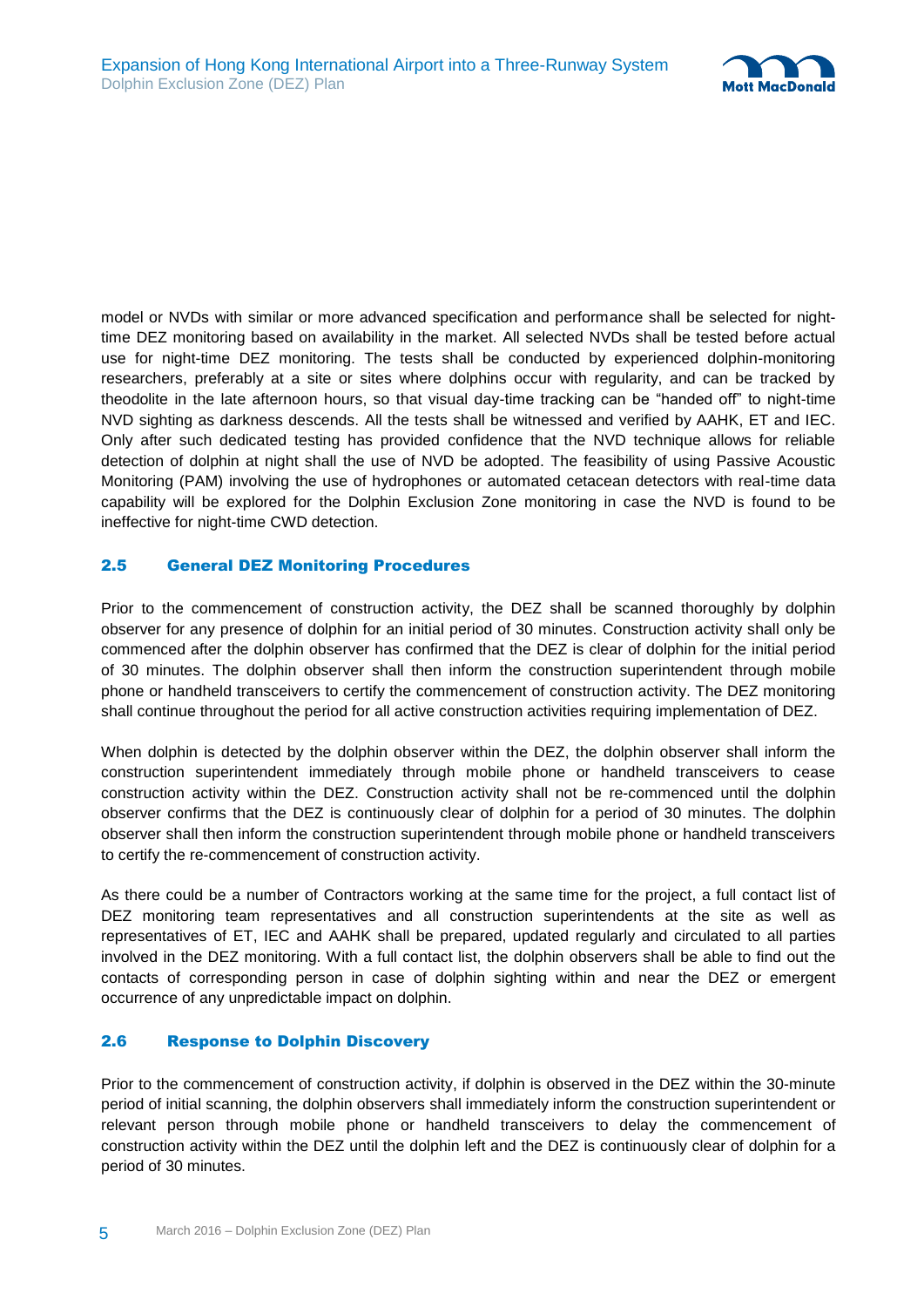

If dolphin is observed within the DEZ during construction works, the dolphin observer shall inform the construction superintendent or relevant personnel immediately through mobile phone or handheld transceivers to cease construction activity within the DEZ immediately. The dolphin observer shall continue to monitor the location and movement of dolphin. After the dolphin has left the DEZ and the DEZ is continuously clear of dolphin for a period of 30 minutes, the dolphin observer shall inform the construction superintendent that construction activities within the DEZ could be resumed.

If dolphin is observed in close vicinity but outside the DEZ, the dolphin observer shall also inform the construction superintendent about the presence of dolphin. The dolphin observer shall remain in position and closely observe the movement of dolphin as well as searching for the appearance of any other dolphin within the DEZ.

No matter dolphin is observed within or in close vicinity but outside the DEZ, the construction superintendent or relevant person shall inform all vessel captains involved in construction activities around the DEZ to pay special attention of the presence of dolphin in order to reduce chance of collision with dolphin.

In case of injury or live-stranded dolphin being found within the DEZ, the dolphin observer shall immediately inform the construction superintendent to suspend construction activities within the works area around the DEZ and contact AFCD through "1823" marine mammal stranding hotline.

#### **Specific Response Plan for Deep Cement Mixing (DCM) Works**

For DCM works, as it is understood that DCM activities would take time to proceed suspending the works and not be able to cease the works immediately, a specific response plan shall be prepared by the DCM contractors in the Method Statement for DEZ Monitoring. The specific response plan shall be developed based on the actual equipment for DCM and their impact. The Contractor or ET can revise or propose the specific response plan, subject to AAHK, ET and IEC's review and approval. The specific response plan shall include the following information:

- Alert Level for DEZ monitoring:
	- When dolphin is spotted by the dolphin observer near the fringe of the DEZ for DCM works, the dolphin observer shall inform the DCM construction superintendent on the appearance of dolphin. The DCM construction superintendent shall check the DCM operating level and progress.
	- In the case of DCM withdrawal, i.e. cement injection and mixing underway, the DCM construction superintendent shall instruct the control operator to stop rotation of the DCM rig(s) and to prepare lifting up the DCM rig(s) above the cement layer but below the seabed within the DCM column(s) to avoid bringing out the contaminants from the contaminated mud pit.
	- In the case of DCM penetration underway, the DCM construction superintendent shall instruct the control operator to stay alert and suspend the subsequent DCM procedures after the bottom level is reached.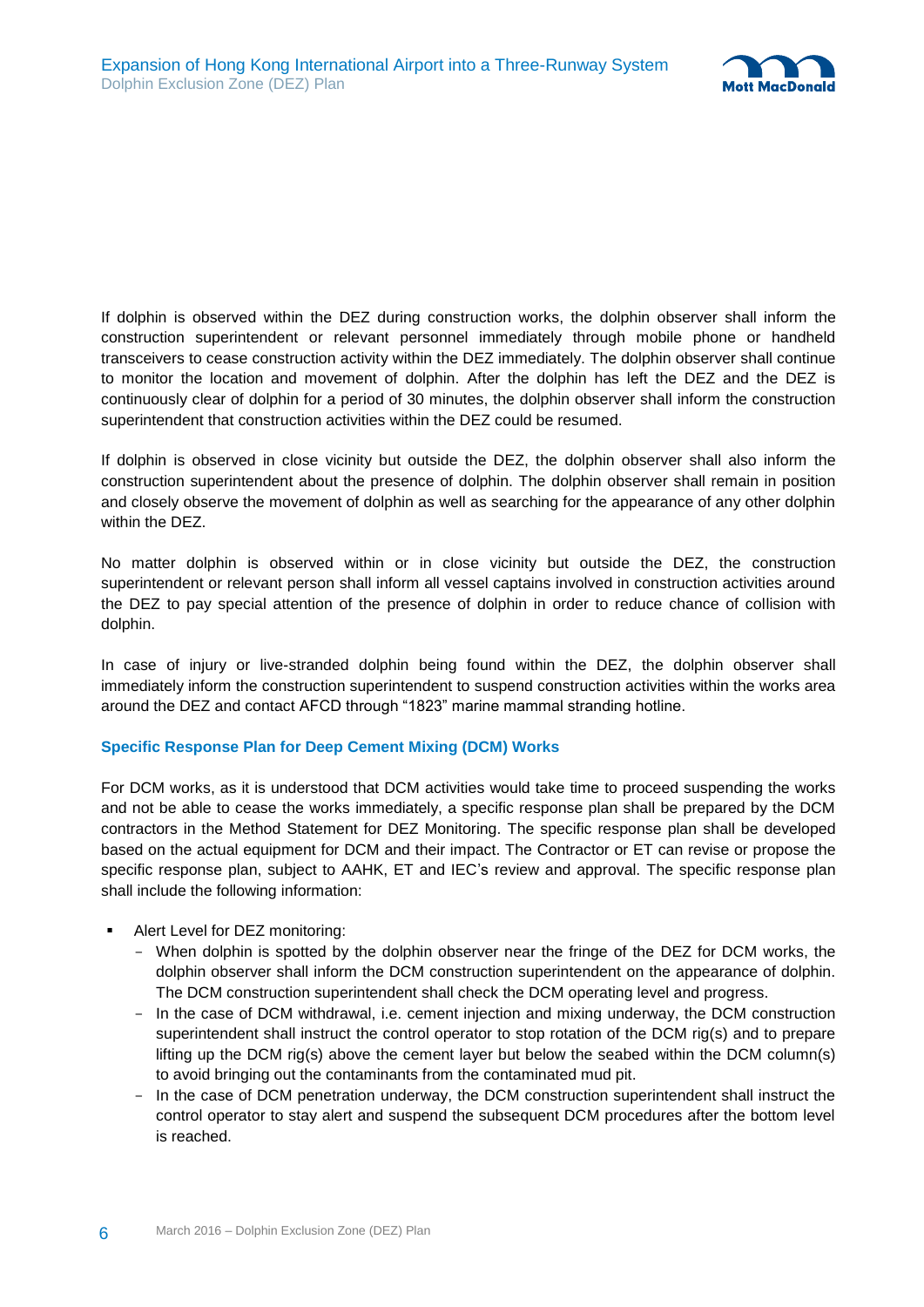

- **Action Level for DEZ monitoring:** 
	- When the dolphin observer found that dolphin has entered the DEZ for DCM works, in the case of DCM withdrawal, the action of lifting up the DCM rig(s) above the cement layer (but below the seabed) shall be completed within 1 minute and all DCM activities shall be ceased.
	- In the case of DCM penetration, the rotation of DCM rig(s) shall be ceased immediately.

#### <span id="page-11-0"></span>2.7 Data Recording

Each DEZ monitoring team shall fill in a Monitoring Log Record Sheet (shown in Appendix A) for data keeping purpose when they are on duty. General information listed below shall be recorded at the beginning of effort and every 30 minutes of the monitoring:

- Date;
- **•** Monitoring Station;
- Names of dolphin observers;
- **Time:**
- Status of monitoring;
- Dolphin observer on effort;
- Weather;
- **Beaufort Sea State;**
- Visibility;
- Sun glare;
- Observation difficulty; and
- Construction activity

In case dolphin is detected within the DEZ, the DEZ monitoring team shall fill in a Dolphin Sighting Record Sheet (shown in Appendix B) and record the following information:

- Sighting No.;
- Group Size;
- **First Sighting Time within DEZ;**
- Last Sighting Time within DEZ;
- Cessation Time of Construction Work;
- Re-start Time of Construction Work;
- Location of Dolphins; and
- **Behaviour of Dolphins**

#### <span id="page-11-1"></span>2.8 Regular Site Inspection / Audit of DEZ Monitoring

Monthly site inspection / audit during both daytime and night-time DEZ monitoring will be carried by the IEC jointed with the ET Leader and other relevant parties, to monitor the effectiveness of the DEZ implementation.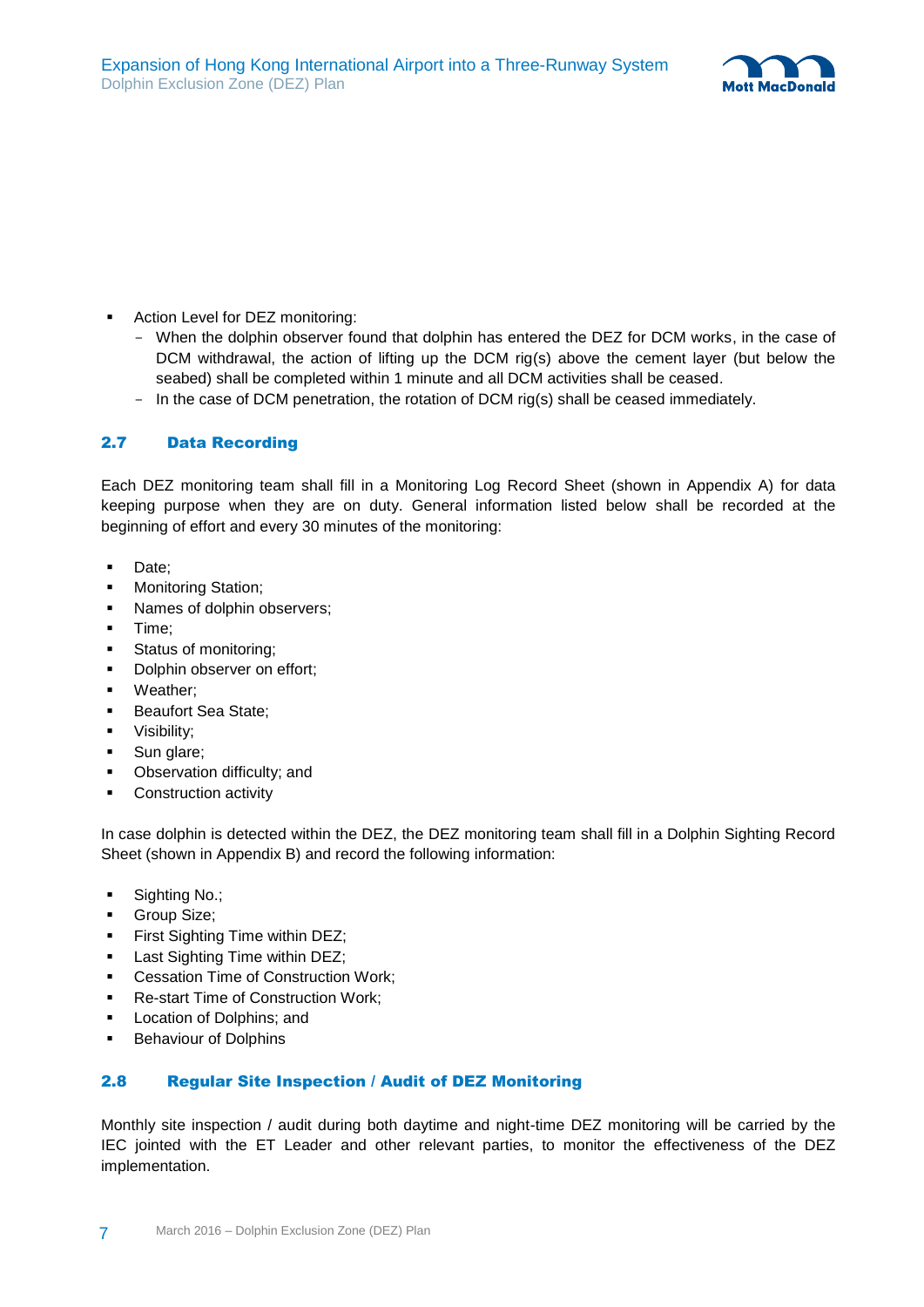

**Appendix A**

#### **Expansion of Hong Kong International Airport into a Three-Runway System**

#### **Dolphin Exclusion Zone (DEZ) Monitoring – Monitoring Log Record Sheet**

Date: \_\_\_\_\_\_\_\_\_\_\_\_\_\_\_\_\_\_\_\_\_ Monitoring Station: \_\_\_\_\_\_\_\_\_\_\_\_\_\_\_\_\_\_\_\_\_\_ Names of Dolphin Observers on Duty: \_\_\_\_\_\_\_\_\_\_\_\_\_\_\_\_\_\_\_\_\_\_\_\_\_\_\_\_

| Time | Action* | Observer<br>on effort | DEZ/<br><b>MMWP</b> | Weather<br>(sunny/cloudy/<br>rainy/windy/hazy) | Beaufort<br>Sea State<br>$(0-5)$ ** | Visibility***<br>(excellent/<br>good/fair/poor) | Sun<br>Glare<br>(Y/N) | Observation<br>Difficulty<br>(easy/fair/hard) | Dolphin<br>observed?<br>$(Y/N)^{***}$ | Notes on Construction Activity |
|------|---------|-----------------------|---------------------|------------------------------------------------|-------------------------------------|-------------------------------------------------|-----------------------|-----------------------------------------------|---------------------------------------|--------------------------------|
|      |         |                       |                     |                                                |                                     |                                                 |                       |                                               |                                       |                                |
|      |         |                       |                     |                                                |                                     |                                                 |                       |                                               |                                       |                                |
|      |         |                       |                     |                                                |                                     |                                                 |                       |                                               |                                       |                                |
|      |         |                       |                     |                                                |                                     |                                                 |                       |                                               |                                       |                                |
|      |         |                       |                     |                                                |                                     |                                                 |                       |                                               |                                       |                                |
|      |         |                       |                     |                                                |                                     |                                                 |                       |                                               |                                       |                                |
|      |         |                       |                     |                                                |                                     |                                                 |                       |                                               |                                       |                                |
|      |         |                       |                     |                                                |                                     |                                                 |                       |                                               |                                       |                                |
|      |         |                       |                     |                                                |                                     |                                                 |                       |                                               |                                       |                                |
|      |         |                       |                     |                                                |                                     |                                                 |                       |                                               |                                       |                                |
|      |         |                       |                     |                                                |                                     |                                                 |                       |                                               |                                       |                                |
|      |         |                       |                     |                                                |                                     |                                                 |                       |                                               |                                       |                                |
|      |         |                       |                     |                                                |                                     |                                                 |                       |                                               |                                       |                                |
|      |         |                       |                     |                                                |                                     |                                                 |                       |                                               |                                       |                                |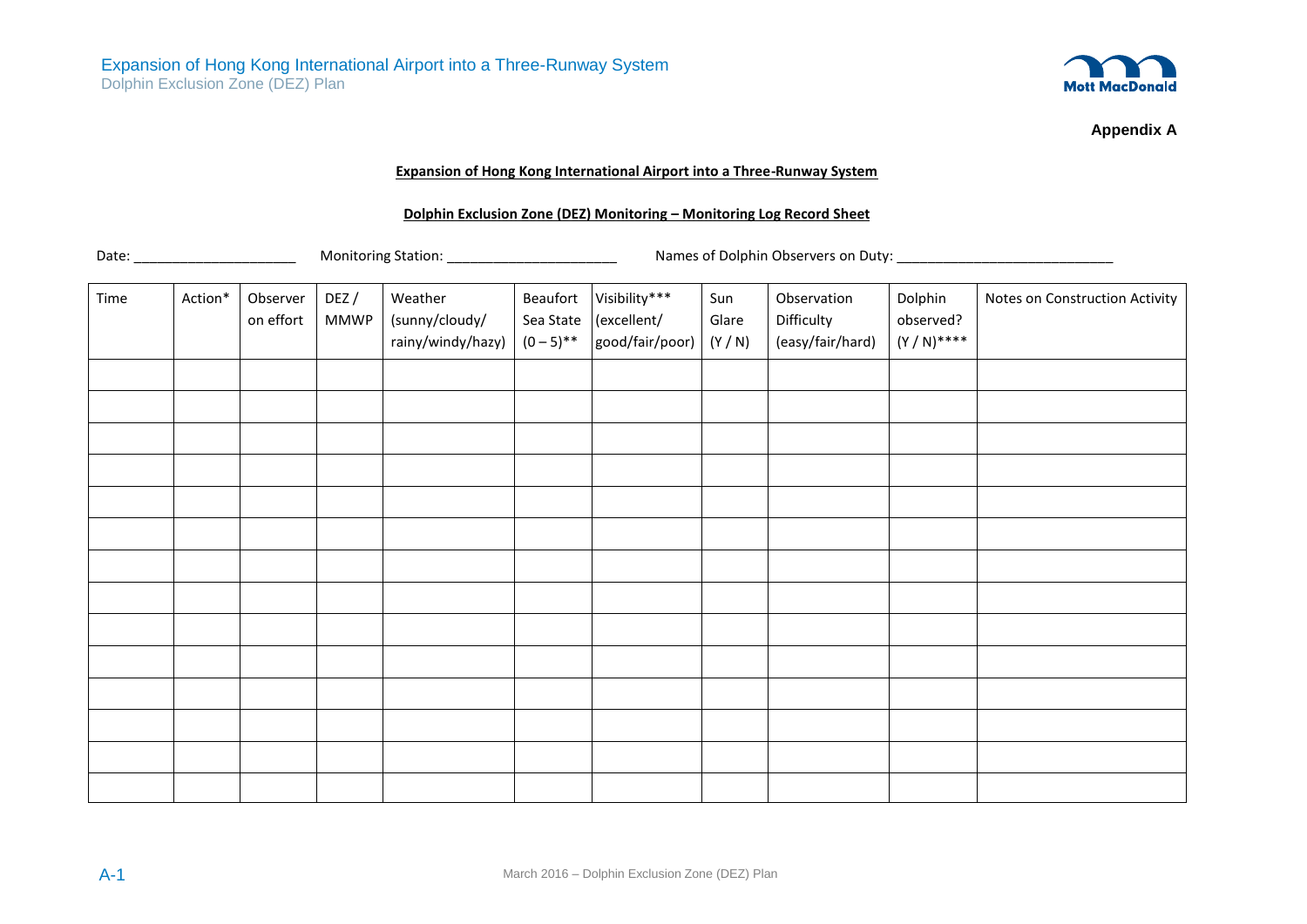### Expansion of Hong Kong International Airport into a Three-Runway System

Dolphin Exclusion Zone (DEZ) Plan



#### **Notes on Monitoring Log Record Sheet**

- \*Action: SVI Start silt curtain visual inspection
	- EVI End silt curtain visual inspection
	- SO Start of Observer Effort on DEZ Monitoring
	- SC Start of Construction Activity
	- CO Change in Observer
	- EO End of Observer Effort
	- EC End of Construction Activity

\*\*Beaufort Sea State descriptions:

| <b>Beaufort</b> | Sea conditions                                              |
|-----------------|-------------------------------------------------------------|
|                 | Flat Calm; Glass                                            |
|                 | Ripples without crests                                      |
|                 | Small wavelets; crests do not break                         |
|                 | Large wavelets; crests begin to break; scattered whitecaps  |
|                 | Small waves with breaking crests; fairly frequent whitecaps |
|                 | Moderate waves; many whitecaps, small spray                 |

\*\*\*Visibility descriptions:

| <b>Visibility</b> | <b>Condition</b>                                             |
|-------------------|--------------------------------------------------------------|
| Excellent         | Clear, no obstruction to horizon                             |
| Good              | Little to no haze and/or rain; Relatively clear horizon line |
| Fair              | Some haze and/or rain; Horizon still visible                 |
| Poor              | No visible horizon due to fog and/or rain                    |

\*\*\*\*In the event of dolphin observed, mark down the Sighting Group No. in this box and fill the separate Dolphin Sighting Record Sheet

Examples for notes on construction activity:

Silt Curtain Inspection / Laying Silt Curtain / Preparing / Lunch Break / Bored Piling / Drilling / Dredging / Stone Column / Gravel Refill / SVD / DCM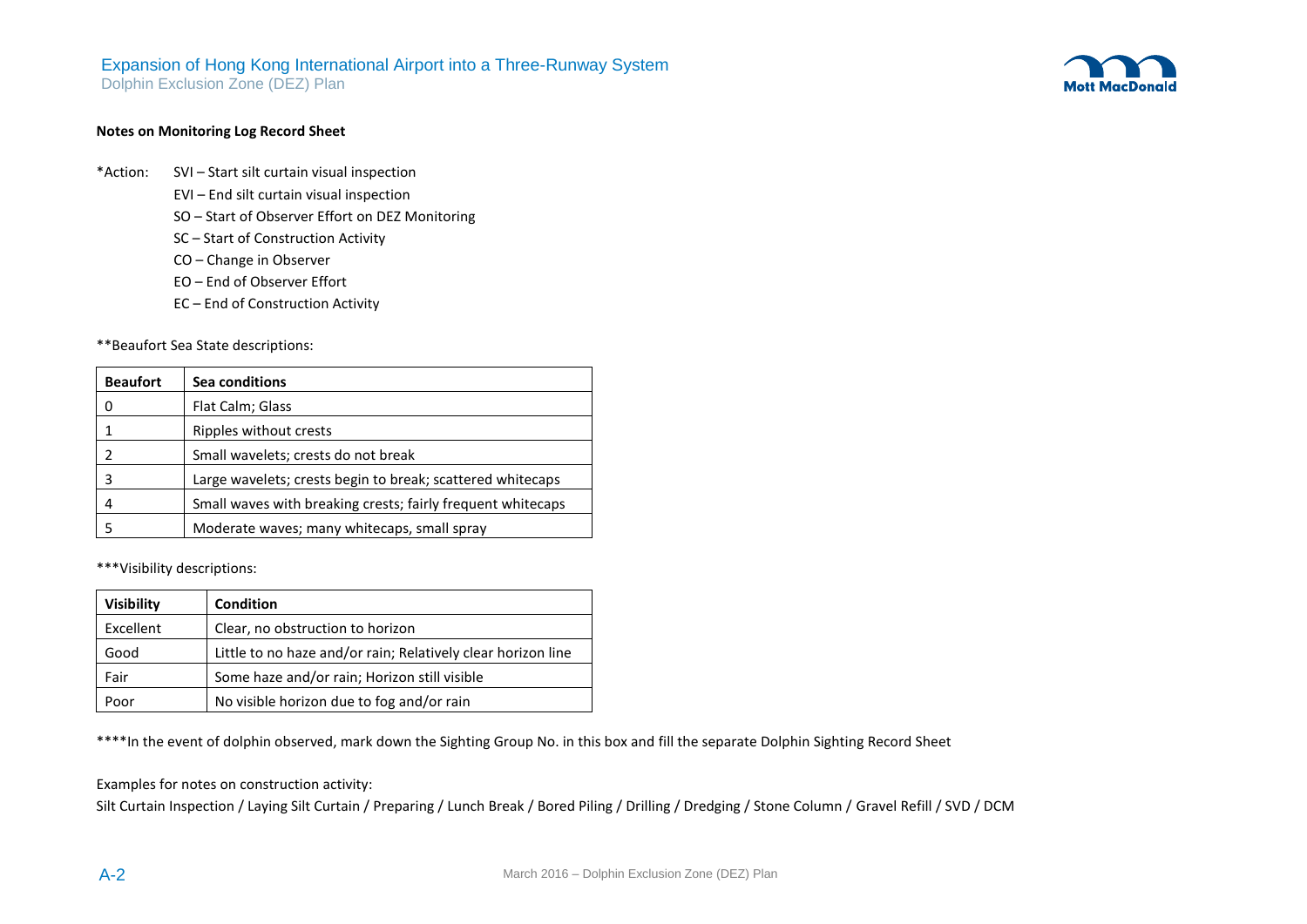

**Appendix B**

#### **Expansion of Hong Kong International Airport into a Three-Runway System**

**Dolphin Exclusion Zone (DEZ) Monitoring – Dolphin Sighting Record Sheet**

Date: \_\_\_\_\_\_\_\_\_\_\_\_\_\_\_\_\_\_\_\_\_\_\_\_ Dolphin Observers: \_\_\_\_\_\_\_\_\_\_\_\_\_\_\_\_\_\_\_\_\_\_\_\_\_\_\_\_\_\_\_\_

Monitoring Station: \_\_\_\_\_\_\_\_\_\_\_\_\_\_\_\_\_\_ Construction Activity: \_\_\_\_\_\_\_\_\_\_\_\_\_\_\_\_\_\_\_\_\_\_\_\_\_\_\_\_\_\_

| Sighting<br>Group No. | Group<br>Size | <b>First Sighting</b><br>Time | Construction<br><b>Cessation Time</b> | Last Sighting<br>Time | Construction<br>Re-start Time | Map<br>$\mathsf{No}.^*$ | Remarks# |
|-----------------------|---------------|-------------------------------|---------------------------------------|-----------------------|-------------------------------|-------------------------|----------|
|                       |               |                               |                                       |                       |                               |                         |          |
|                       |               |                               |                                       |                       |                               |                         |          |
|                       |               |                               |                                       |                       |                               |                         |          |
|                       |               |                               |                                       |                       |                               |                         |          |
|                       |               |                               |                                       |                       |                               |                         |          |
|                       |               |                               |                                       |                       |                               |                         |          |
|                       |               |                               |                                       |                       |                               |                         |          |
|                       |               |                               |                                       |                       |                               |                         |          |
|                       |               |                               |                                       |                       |                               |                         |          |
|                       |               |                               |                                       |                       |                               |                         |          |
|                       |               |                               |                                       |                       |                               |                         |          |
|                       |               |                               |                                       |                       |                               |                         |          |
|                       |               |                               |                                       |                       |                               |                         |          |
|                       |               |                               |                                       |                       |                               |                         |          |
|                       |               |                               |                                       |                       |                               |                         |          |

\*Locations of the first and last sightings of each dolphin group shall be marked on the map.

#Any observable behaviour (e.g. Foraging, Socializing, Travelling, Milling/Resting, Breaching, Spy-hopping Porpoising) and boat-association.